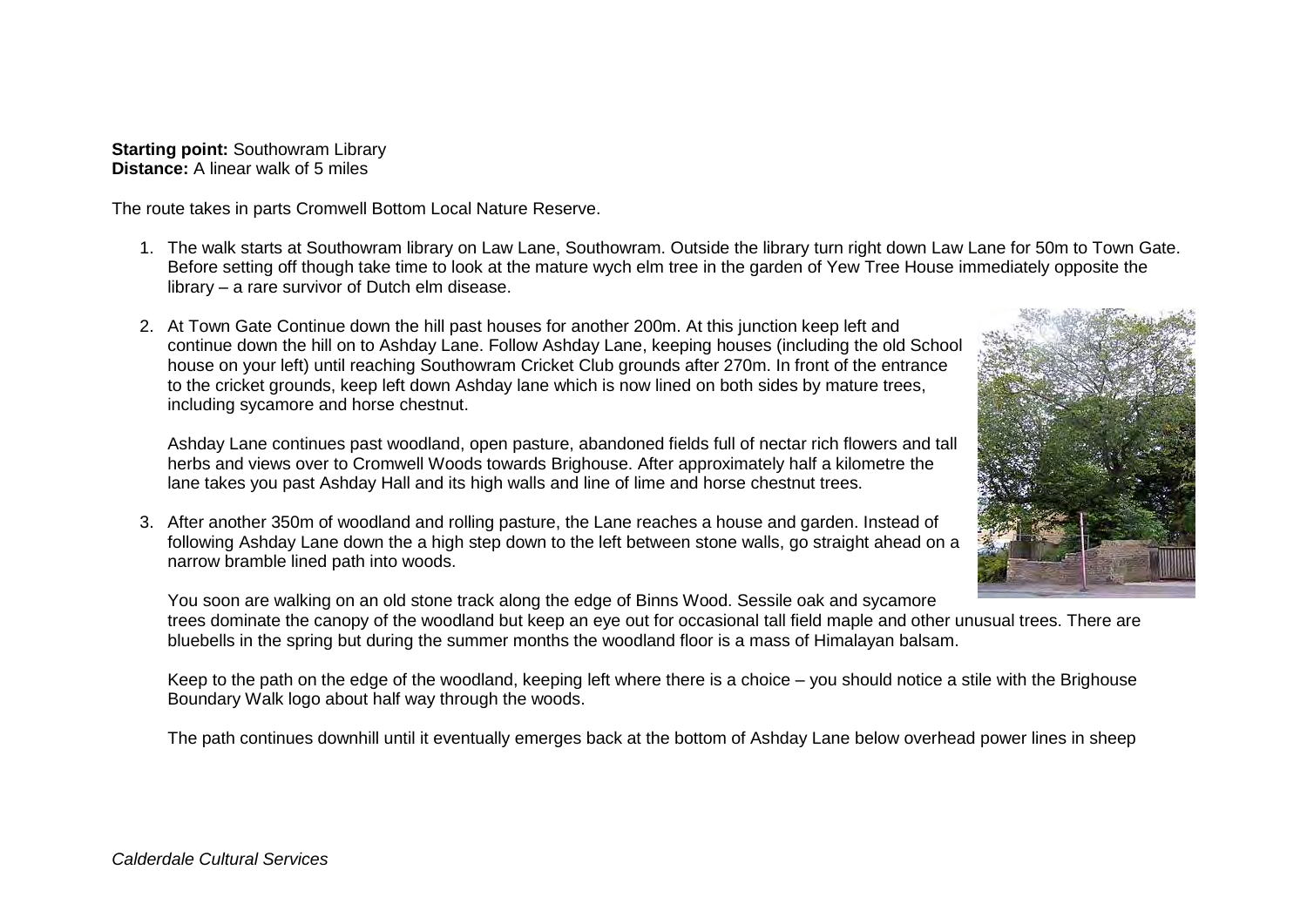pasture. Continue to the end of Ashday Lane to where it meets the busy A6025 Elland Road opposite Cromwell House.

4. Cross Elland Road carefully and continue on the minor road straight ahead for 160m past the works on the right, until reaching a car park. Follow the road to the right in front of the car park until you reach a canal – The Calder and Hebble Navigation. A bridge over the canal then takes you into Cromwell Bottom Local Nature Reserve.

This is an important wildlife site – one of the best in West Yorkshire - and is managed by Calderdale Council to maintain its wealth and diversity of habitats, which include woodland, open species-rich grasslands, reedbeds and ponds. These habitats have developed over land between the canal and river that was once quarried for gravel, and then later filled with fuel ash and other waste. This varied use has given rise to the wide variety of soil and habitats on site. More information and an audio tour can be found on the Natural England website:

*http://www.lnr.naturalengland.org.uk/Special/lnr/lnr\_details.asp?ID=%20918* 



There is a complex network of paths around the site which you are free to explore. For this walk it is suggested that you take a path heading east, parallel to the canal for about 655 m through young

woodland across the northern edge of a large reed-fringed pool. You will eventually reach a lock and old stone and iron bridge over the canal. Listen out in summer for the scratchy call of the reed warbler – you might also be lucky enough to see kingfishers.

Before reaching the lock, there is a small unmarked path on the right that cuts through the woodland and down into the reeds, connecting with the path that runs alongside the River Calder. Take this small path and then turn right onto the path by the river until it meets a bridge on the left over the river. As there is a barrier across the bridge, continue along your path straight on for a short distance until reaching a junction with the canal towpath accessible through a small gate. Turn left and walk along the canal towpath for about 250m when you will reach the entrance to the reserve again.

Follow the mobility impaired access route around this section of the reserve which takes in flower-rich grasslands full of butterflies on sunny spring and summer days. Look out for orchids in the grassland and other uncommon flowers which thrive on the nutrient poor soil soils here.